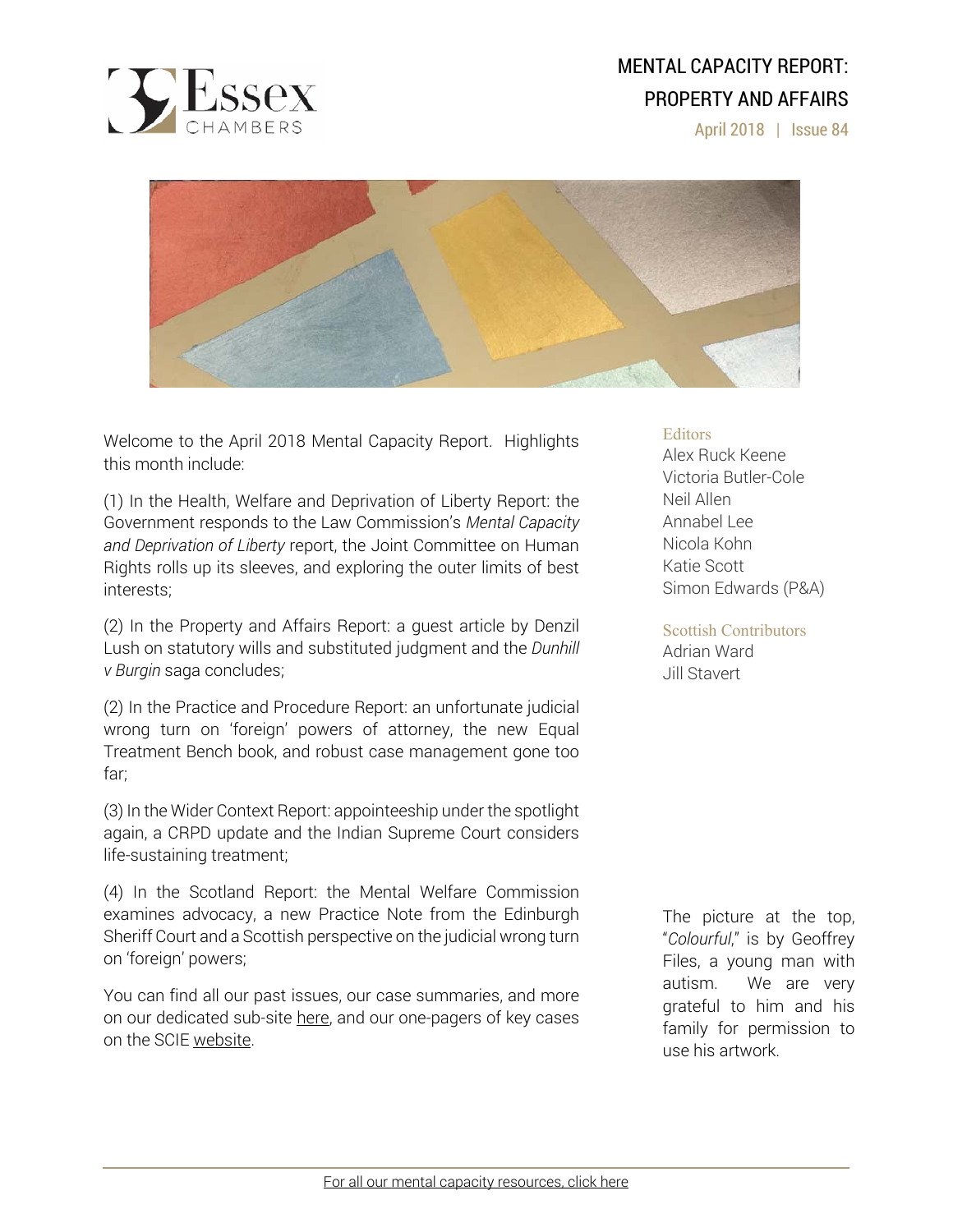## **Contents**

## Substituted Judgment and Statutory Wills

[*We are delighted to be able to publish this guest article by Denzil Lush, former Senior Judge of the Court of Protection*]

The Law Commission's consultation paper on *Making a will*, published on 13 July 2017, is informative, stimulating, and a pleasure to read. It was summarised briefly in the property and affairs section of 39 Essex Chambers' Mental Capacity Report Issue 79 in September 2017, which drew attention to the provisional proposals that:

- (a) testamentary capacity should be governed by the capacity test in the Mental Capacity Act 2005, rather than by *Banks v Goodfellow* (1870) 5 QB 549;
- (b) steps should be taken to reduce the cost and length of statutory will proceedings;
- (c) a scheme of supported will-making should be introduced; and
- (d) there should be a statutory doctrine of testamentary undue influence.

The consultation period ended on 10 November 2017 and I submitted my response four days before the deadline. I managed to answer only eight of the sixty-five consultation questions, but one of those I did answer was number 12, which said: "*We take the view that reform is not required of the best interests rationale that underpins the*  *exercise of the discretion to make a statutory will. Do consultees agree?*"

No, I don't agree. I believe that substituted judgment, rather than best interests, should be the rationale that underpins the exercise of the court's discretion to make a statutory will, and I have set out my reasons in greater detail in an article entitled *Standing in the testator's shoes,*  which appeared in Trusts and Estates Law & Tax Journal, March 2018, pages 4-7.

Very briefly, the difference between best interests and substituted judgment is as follows:

- best interests is derived from child care law and represents a more paternalistic and, sometimes, restrictive approach. The decision made is that which the decisionmaker thinks is best for the person who lacks capacity.
- substituted judgment attempts to arrive at the choice that the person who lacks capacity would have made if he or she had capacity.

English law invented substituted judgment or, rather, Lord Chancellor Eldon did, in the case of *Ex parte Whitbread, In the Matter of Hinde, a Lunatic* (1816) 2 Mer 99, which involved an application for substantial allowances to be made from the estate of John Jacob Hinde to family members who were not legally dependent on him. Mr Hinde was a wealthy 60-year-old bachelor with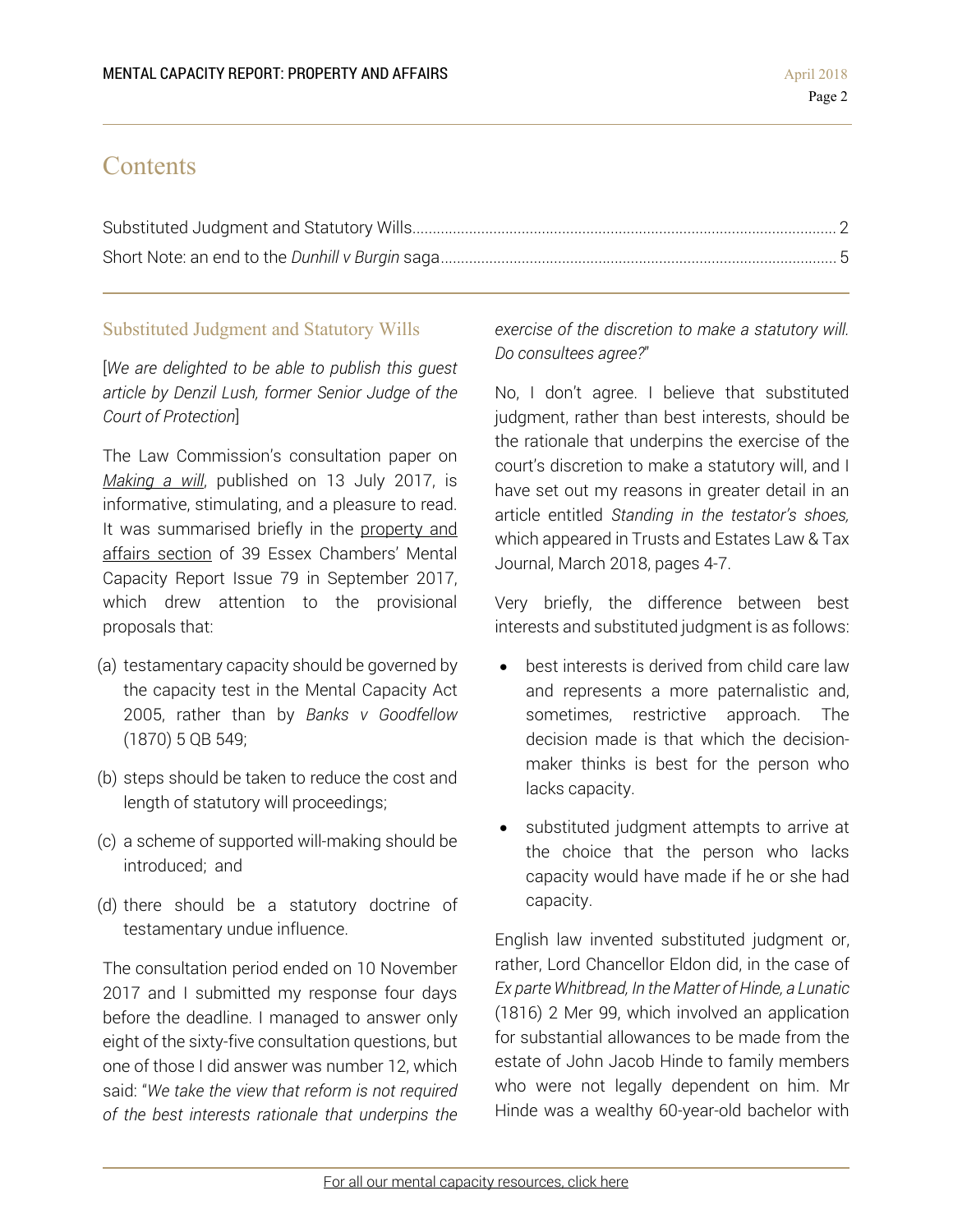an intellectual impairment, and Lord Eldon held that the court should *"act with reference to the lunatic and for his benefit as it is probable that the lunatic himself would have acted if of sound mind*." His decision became a footnote in the textbooks on lunacy law until the 1970s, when American courts began to cite it when they were developing the jurisprudence on end-of-life decision-making.

English law also created the concept of a statutory will in 1969 and substituted judgment was adopted as the correct approach for making a will on behalf of someone who lacks testamentary capacity. In the leading case, Re D(J) [1982] Ch 237, the Vice-Chancellor, Sir Robert Megarry, said: "It is the actual patient who has to be considered and not a hypothetical patient. … The court must seek to make the will which the actual patient would have made." Substituted judgment sat comfortably within the overall framework and objectives of the Mental Health Act 1983, s. 96, and its antecedents, of doing "*all such things as appear necessary or expedient:* 

- *(a) for the maintenance or other benefit of the patient;*
- *(b) for the maintenance or other benefit of members of the patient's family;*
- *(c) for making provision for other persons or purposes for whom or which the patient might be expected to provide if he were not mentally disordered, or*
- (d) *otherwise for administering the patient's affairs*."

However, when it reviewed the law relating to mental capacity in its report on *Mental Incapacity* (1995), the Law Commission rejected substituted judgment as the basis for making decisions on behalf of incapacitated adults for the following reason (para. 4.23):

*The substituted judgment standard is generally thought preferable to the best interests test in principle. Attractive though it may be in theory, however, applying it in practice raises problems. It is more difficult to apply in the case of someone who has never had capacity, for example, someone suffering from severe mental handicap.* 

Consequently, the Law Commission's draft Bill*,* which appeared in the appendix to its 1995 report, and eventually entered the statute book as the Mental Capacity Act 2005, required the best interests test to be applied to all decisions made on behalf of an incapacitated adult, including the creation of a statutory will.

The Mental Capacity Act came into force on 1 October 2007 and in the first reported decision on a statutory will, *Re P* [2009] EWHC 163 (Ch), Mr Justice Lewison, held that the earlier law regarding the making of statutory wills was no longer good law because it applied a substituted judgment test, rather than the best interests test. In the next reported decision on a statutory will, *Re M*: *ITW v Z* [2009] 1 FLR 443, Mr Justice Munby agreed with Lewison J. and declared that "*such well-known authorities [as Re D(J)] are best consigned to history*." He also commented that "*the statute lays down no hierarchy as between the various factors which have to be borne in mind, beyond the overarching principle that what is determinative is the judicial evaluation of what is in P's 'best interests'*." These two decisions created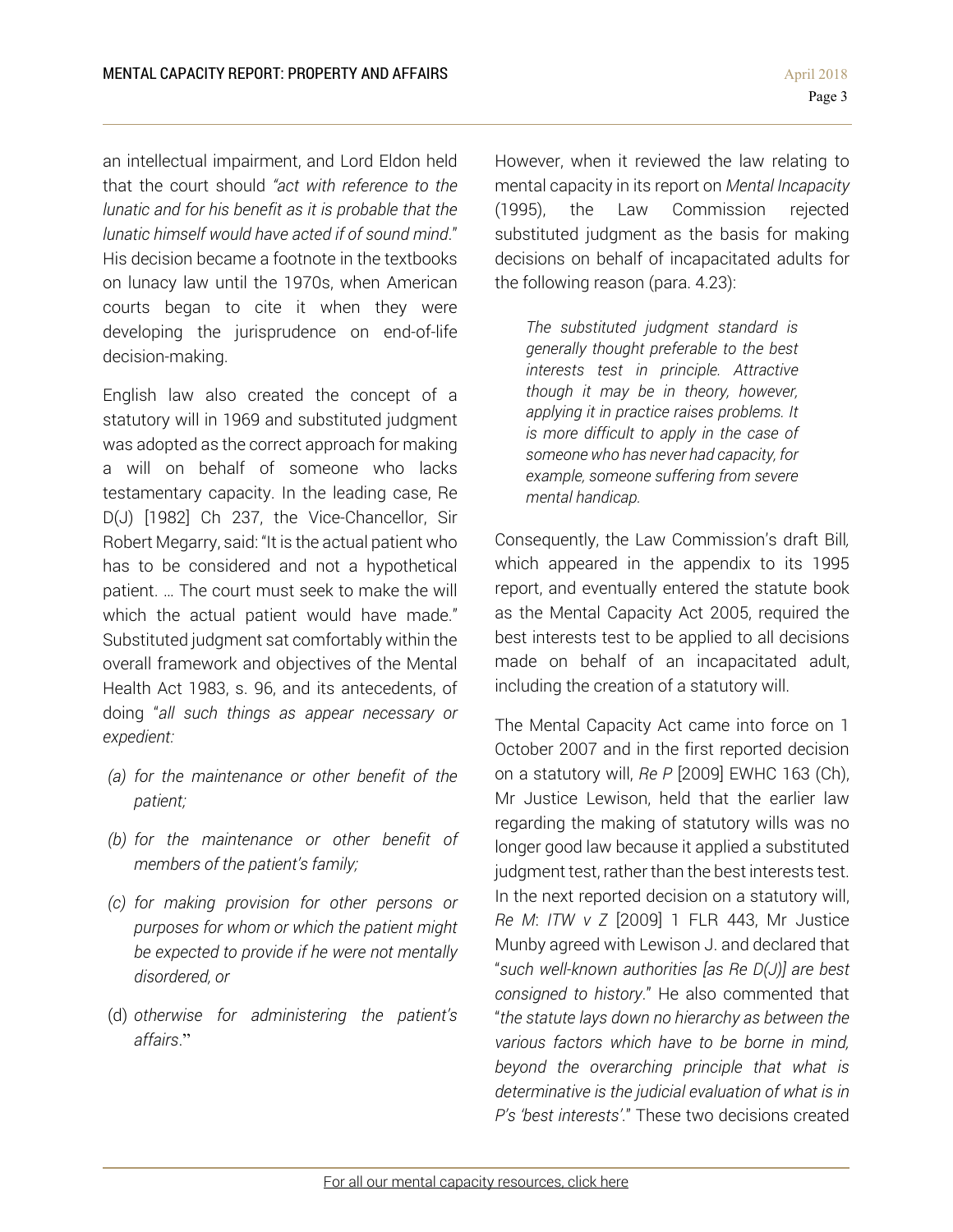a polarisation between best interests and substituted judgment, particularly in the context of statutory wills and lifetime gifts, which several other judges sought to play down; in particular, Morgan J. in *Re G(TJ)* [2010] EWHC 3005 (COP), when he considered an application for a further gift in a case he had previously dealt with under the old regime.

Since 2009 there have been three developments, which indicate that the pendulum is swinging away from best interests and back towards substituted judgment. They are as follows.

- (1) The United Nations Convention on the Rights of Persons with Disabilities, which the United Kingdom ratified on 8 June 2009, requires states parties to replace the best interests paradigm with respect for the individual's rights, will and preferences (see Article 12(4) and the General Comment on Article 12 published in 2014).
- (2) In *Aintree University Hospitals NHS Trust v James* [2013] UKSC 67 - the first Court of Protection case to reach the United Kingdom Supreme Court – at paragraph 45, Baroness Hale stated that "*The purpose of the best interests test is to consider matters from the patient's point of view*."
- (3) In its report on *Mental Capacity and Deprivation of Liberty*, [2017] EWLC 372, the Law Commission proposed (as Recommendation 40) that section 4(6) of the Mental Capacity Act 2005 should be amended to require the individual making the best interests determination to *"give particular weight to any wishes or feelings ascertained*." It explained that: "*Circumstances have changed greatly since*

*the introduction of the Mental Capacity Act; much of the Act was based on the work of the Law Commission in the 1990s and predates more recent developments such as the Human Rights Act 1998 and the ratification of the UN Convention on the Rights of Persons with Disabilities. The trend in national and international developments in the context of decision-making on behalf of others is firmly towards requiring greater account to be taken of the wishes and feelings (or will and preferences) of the individual concerned. In our view these developments need to be reflected at the core of the Mental Capacity Act*."

I was the Master of the Court of Protection for eleven years before the Mental Capacity Act 2005 came into force, and I have to say that exercising my discretion by applying substituted judgment – whereby I sought to stand in the testator's shoes and authorise the execution of the will that he would make, if he had testamentary capacity - seemed a more realistic, relevant and respectful process than my experiences under the Mental Capacity Act, where I struggled to compile a balance sheet of pros and cons in order to identify one or more factors of magnetic importance that may shine a light on what would be in the testator's best interests.

As much as I welcome the Law Commission's Recommendation 40, I don't think it goes far enough as far as statutory wills are concerned, and I can't see why making a will, which speaks from death, should follow exactly the same rationale as urgent health and welfare decisions, which are qualitatively quite different. Having regard to the direction of travel since 2009, it would take an audacious judge to order the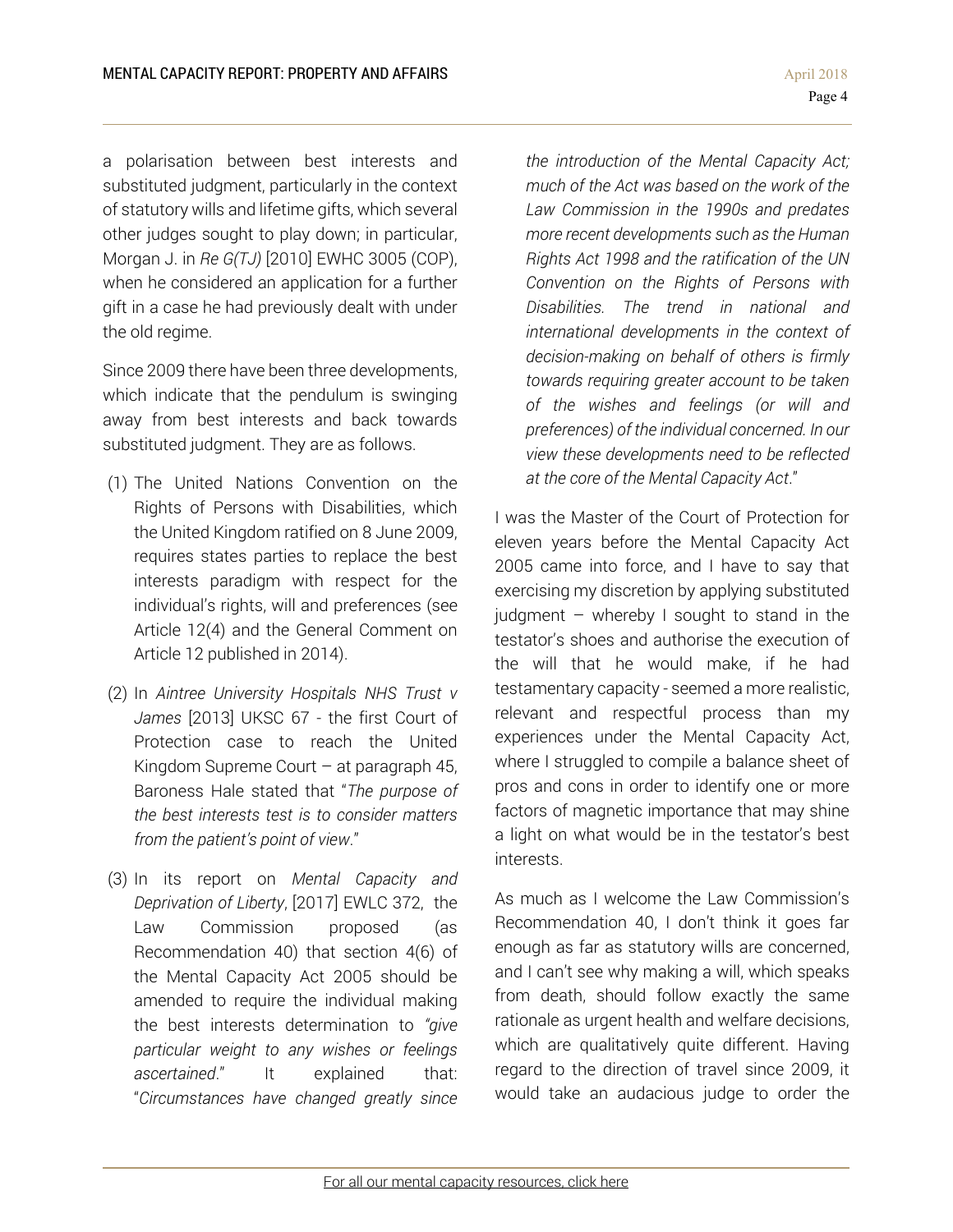execution of a will which overrides a testator's rights, will and preferences, but such an order remains a possibility as long as best interests is still the rationale that underpins the exercise of the court's discretion to make a statutory will.

### Short Note: an end to the *Dunhill v Burgin* saga

The Court of Appeal (Sir Brian Leveson PQBD, Underhill and Leggatt LLJ) has dismissed [2018] EWCA Civ 505 the claimant's appeal against the dismissal of her claim for damages against her former solicitors and counsel for under settlement of her personal injury claim.

The claimant had suffered a brain injury in a road traffic accident and at a trial on liability only and without a litigation friend having been appointed her claim was settled for £12,500. She was swiftly dissatisfied with that result and, with new legal representation and a litigation friend, sought to set aside the settlement. After a trip to the Supreme Court, she was successful and ultimately settled her claim for damages against the driver for a very substantial sum.

She brought these proceedings for damages against her first set of legal advisers claiming her unrecovered costs in the subsequent litigation and damages for the loss she suffered being untreated for so long whilst she waited for proper compensation.

Her claim was dismissed at first instance by Elizabeth Laing J. That dismissal was upheld by the Court of Appeal, essentially on the grounds that the trial judge was entitled to hold that counsel was entitled to take the view that, if the case on liability was tried, the probability was that the claimant would lose so a settlement was imperative.

At the end the President said this about capacity, in comments that we would strongly endorse:

*I cannot leave the case without observing that those who act in the field of personal injury litigation should always be alert to potential difficulties about capacity when serious head injuries have been sustained.*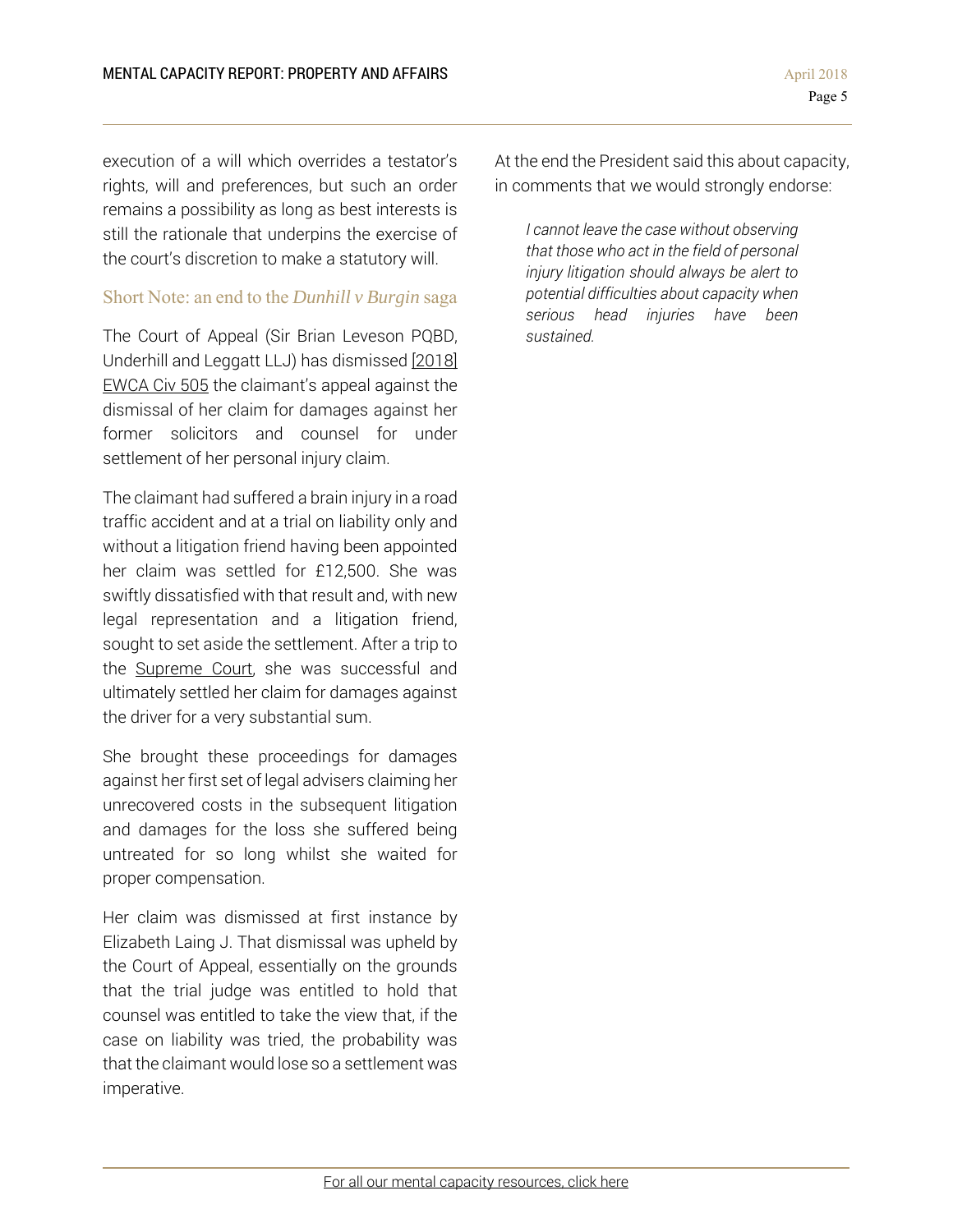# Editors and Contributors



### Alex Ruck Keene: alex.ruckkeene@39essex.com

Alex is recommended as a 'star junior' in Chambers & Partners for his Court of Protection work. He has been in cases involving the MCA 2005 at all levels up to and including the Supreme Court. He also writes extensively, has numerous academic affiliations, including as Wellcome Research Fellow at King's College London, and created the website www.mentalcapacitylawandpolicy.org.uk. To view full CV click here.



### Victoria Butler-Cole: vb@39essex.com

Victoria regularly appears in the Court of Protection, instructed by the Official Solicitor, family members, and statutory bodies, in welfare, financial and medical cases. Together with Alex, she co-edits the Court of Protection Law Reports for Jordans. She is a contributing editor to Clayton and Tomlinson 'The Law of Human Rights', a contributor to 'Assessment of Mental Capacity' (Law Society/BMA 2009), and a contributor to Heywood and Massey Court of Protection Practice (Sweet and Maxwell). To view full CV click here.



### Neil Allen: neil.allen@39essex.com

Neil has particular interests in human rights, mental health and incapacity law and mainly practises in the Court of Protection. Also a lecturer at Manchester University, he teaches students in these fields, trains health, social care and legal professionals, and regularly publishes in academic books and journals. Neil is the Deputy Director of the University's Legal Advice Centre and a Trustee for a mental health charity. To view full CV click here.



### Annabel Lee: annabel.lee@39essex.com

Annabel has experience in a wide range of issues before the Court of Protection, including medical treatment, deprivation of liberty, residence, care contact, welfare, property and financial affairs, and has particular expertise in complex cross-border jurisdiction matters. She is a contributing editor to 'Court of Protection Practice' and an editor of the Court of Protection Law Reports. She sits on the London Committee of the Court of Protection Practitioners Association. To view full CV click here.



### Nicola Kohn: nicola.kohn@39essex.com

Nicola appears regularly in the Court of Protection in health and welfare matters. She is frequently instructed by the Official Solicitor as well as by local authorities, CCGs and care homes. She is a contributor to the 4th edition of the *Assessment of Mental Capacity: A Practical Guide for Doctors and Lawyers* (BMA/Law Society 2015). To view full CV click here.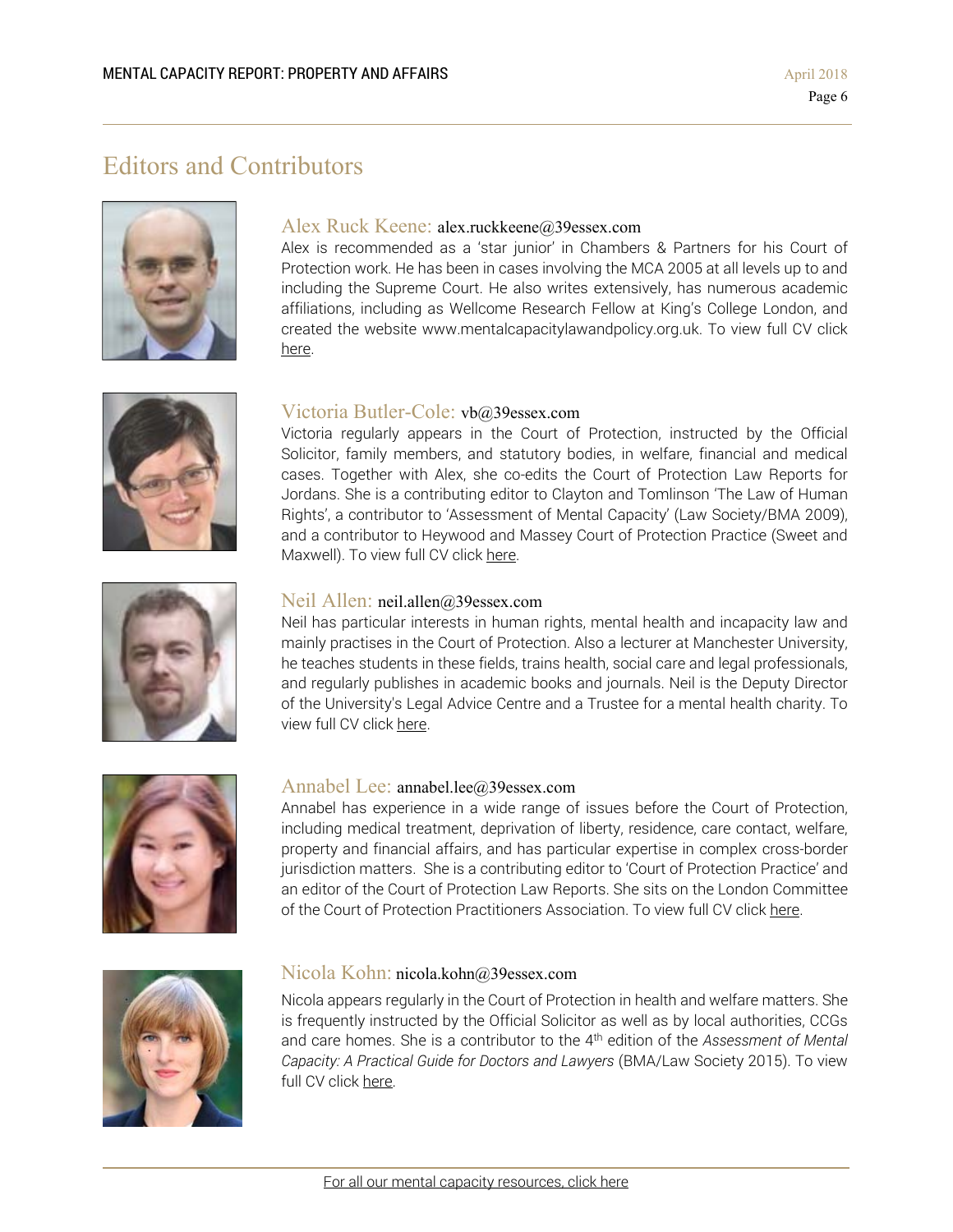# Editors and Contributors



### Katie Scott: katie.scott@39essex.com

Katie advises and represents clients in all things health related, from personal injury and clinical negligence, to community care, mental health and healthcare regulation. The main focus of her practice however is in the Court of Protection where she has a particular interest in the health and welfare of incapacitated adults. She is also a qualified mediator, mediating legal and community disputes, and is chair of the London Group of the Court of Protection Practitioners Association. To view full CV click here.



Simon has wide experience of private client work raising capacity issues, including *Day v Harris & Ors* [2013] 3 WLR 1560, centred on the question whether Sir Malcolm Arnold had given manuscripts of his compositions to his children when in a desperate state or later when he was a patient of the Court of Protection. He has also acted in many cases where deputies or attorneys have misused P's assets. To view full CV click here.



### Adrian Ward: adw@tcyoung.co.uk

Adrian is a recognised national and international expert in adult incapacity law. While still practising he acted in or instructed many leading cases in the field. He has been continuously involved in law reform processes. His books include the current standard Scottish texts on the subject. His awards include an MBE for services to the mentally handicapped in Scotland; national awards for legal journalism, legal charitable work and legal scholarship; and the lifetime achievement award at the 2014 Scottish Legal Awards.



### Jill Stavert: j.stavert@napier.ac.uk

Jill Stavert is Professor of Law, Director of the Centre for Mental Health and Capacity Law and Director of Research, The Business School, Edinburgh Napier University. Jill is also a member of the Law Society for Scotland's Mental Health and Disability Sub-Committee, Alzheimer Scotland's Human Rights and Public Policy Committee, the South East Scotland Research Ethics Committee 1, and the Scottish Human Rights Commission Research Advisory Group. She has undertaken work for the Mental Welfare Commission for Scotland (including its 2015 updated guidance on Deprivation of Liberty). To view full CV click here.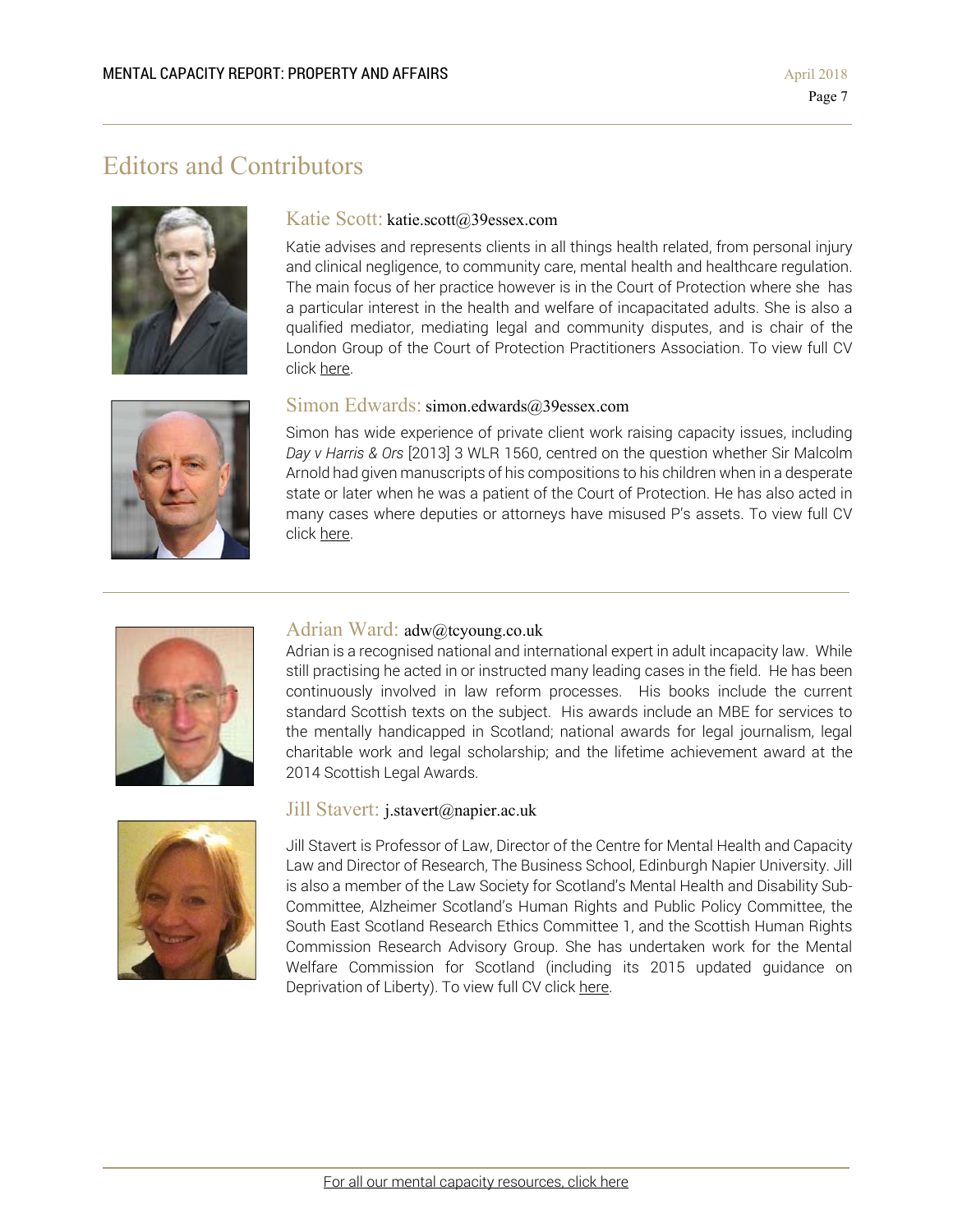# **Conferences**

## Conferences at which editors/contributors are speaking

## Law Society of Scotland: Guardianship, intervention and voluntary measures conference

Adrian and Alex are both speaking at this conference in Edinburgh on 26 April. For details, and to book, see here.

### Medical treatment and the Courts

Tor is speaking, with Vikram Sachdeva QC and Sir William Charles, at two conferences organised by Browne Jacobson in London on 9 May and Manchester on 24 May.

### Other conferences of interest

## Towards Liberty Protection Safeguards: Implications of the 2017 Law Commission Report

This conference being held on 20 April in London will look at where the law is and where it might go in relation to deprivation of liberty. For more details, and book, see here, quoting HCUK250dols for a discounted rate.

### UK Mental Disability Law Conference

The Second UK Mental Disability Law Conference takes place on 26 and 27 June 2018, hosted jointly by the School of Law at the University of Nottingham and the Institute of Mental Health, with the endorsement of the Human Rights Law Centre at the University of Nottingham. For more details and to submit papers see here.

### Advertising conferences and training events

If you would like your conference or training event to be included in this section in a subsequent issue, please contact one of the editors. Save for those conferences or training events that are run by non-profit bodies, we would invite a donation of £200 to be made to the dementia charity My Life Films in return for postings for English and Welsh events. For Scottish events, we are inviting donations to Alzheimer Scotland Action on Dementia.